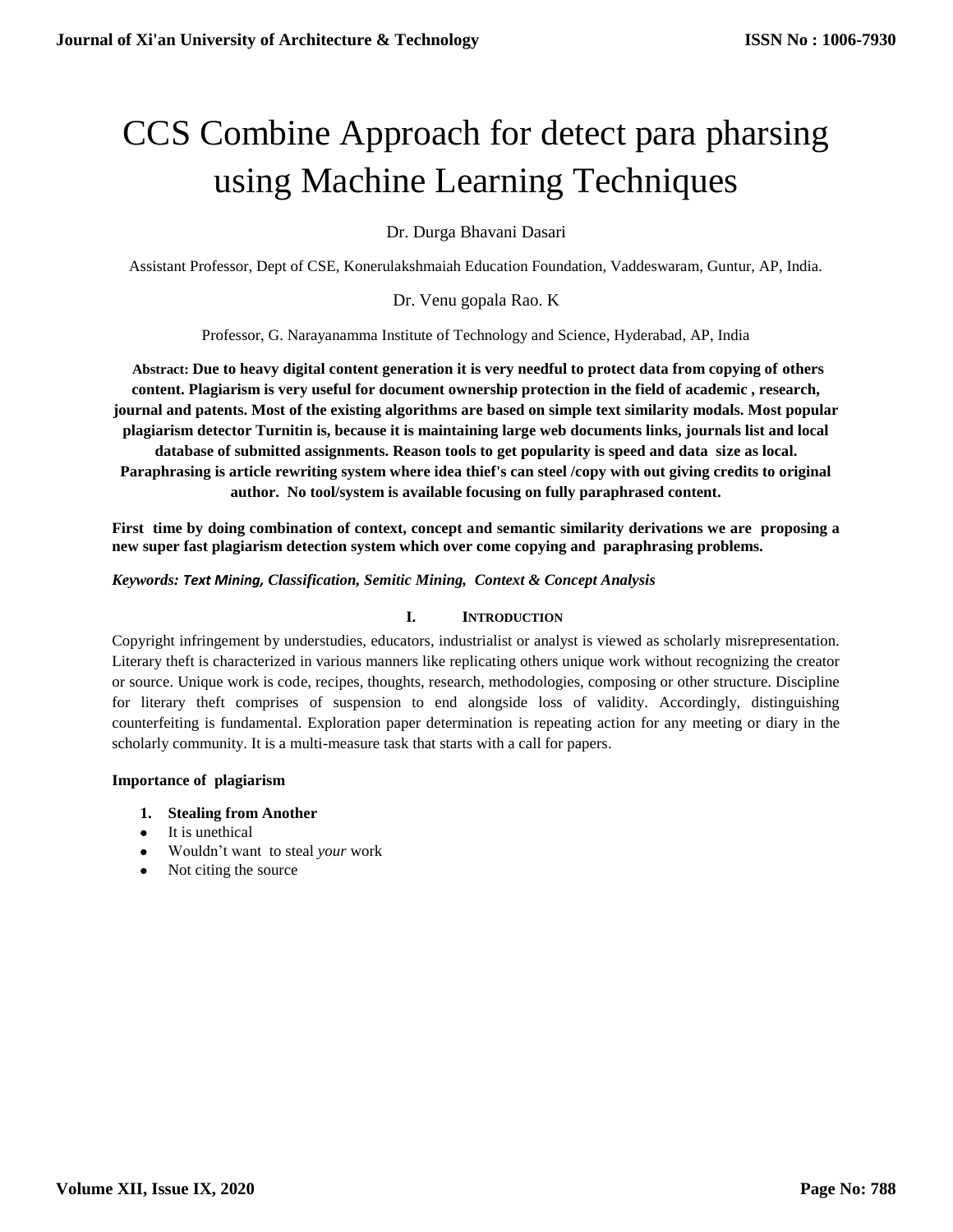# **II. LITERATURE REVIEW**

#### **2.1 Existing Plagiarism Detection Systems**

The systems, designed to find similarities in the natural language texts, mainly search the Internet for the possible matches.

Generally, they do not use sophisticated comparison methods, aiming mostly at processing speed and wide coverage (e.g. the developers of Turnitin system claim they maintain "a huge database of books and journals, and a database of the millions of papers already submitted").

"Hermetic" systems for plagiarism detection in the natural language texts exist as well, though they are little-known. We can mention, e.g. CopyCatch Gold , YAP3 , and WCopyfind .

As a rule, the detection software can find only partial exact matches: rephrasing and rewording can conceal the evidence of plagiarism.

#### **2.2 . Proposed System**

As observations in existing systems/tools it is clearly stated that no approach is focusing on plagiarism by considering **Context, Concept and Semantic as combined.**

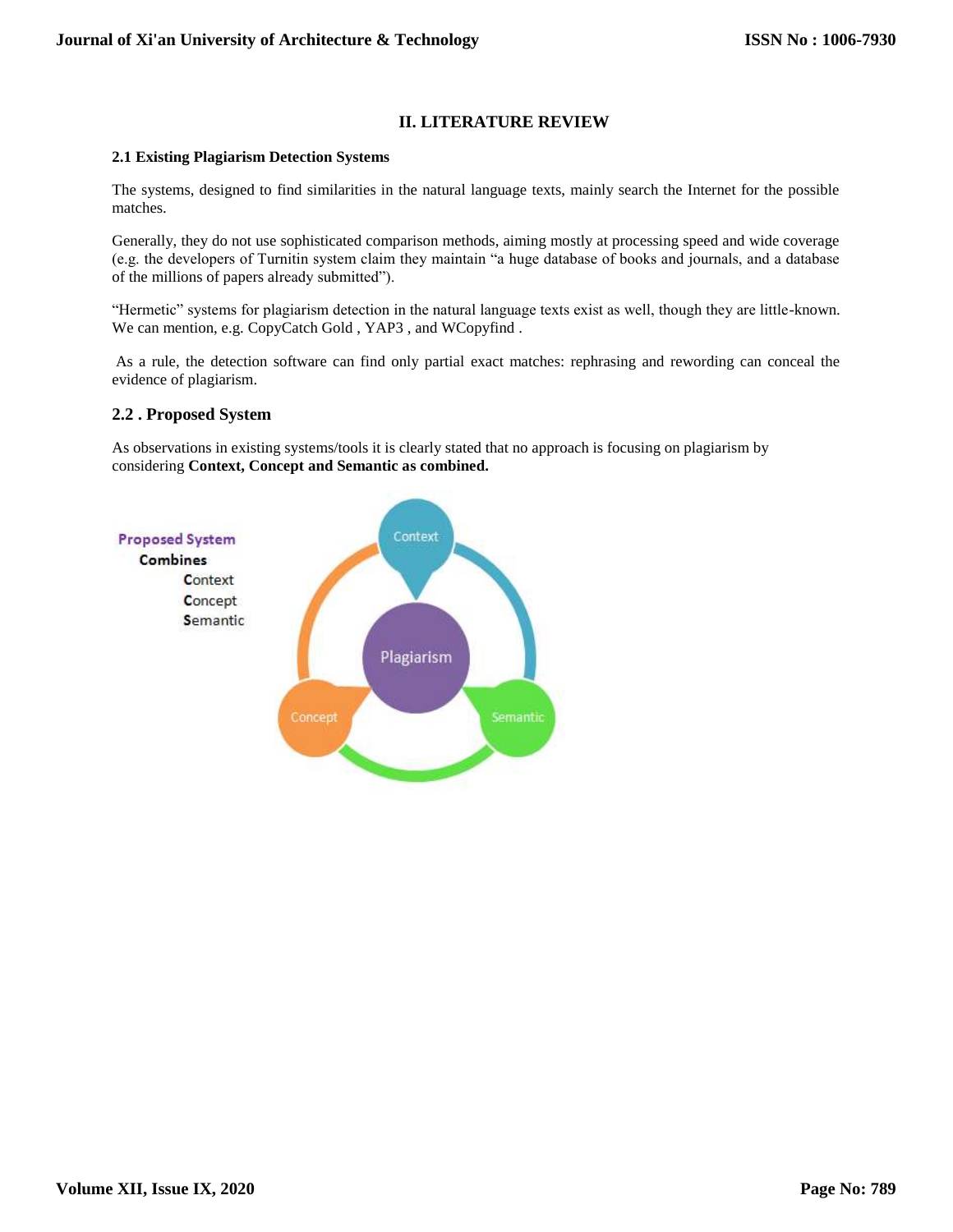



#### Figure 1: **Different phases of Architecture**

#### **Proposed system architecture include following blocks/components**

**Training Documents:** These are local copy of text documents in readable format like text and hyper text file format.

**XML site map:** Tag structured web pages list, to check for text copy from web.

**Pair Pool:** This is a CSV file which is maintain list of related documents with their identity.

**Data Dictionary :** Bin of terms synonyms and antonyms for implementing semantic

**Citation Store :** Maintain list of references defined of plagiarism checker

**Doc Classifier:** This is a functional block which will identify class of incoming testing data

**Paraphrasing Filter:** Main component of the architecture is this to check modifications in data like adding, replacing or removing characters.

**Semantic Mapper :** This functional component is for managing relation among testing words and data dictionary words.

**Similarity Tester :** Similarity among full document or blocks of document can be calculated between testing data and training data.

**Reference Mapper :** This functional tool is for managing citations.

**All in one Tokenize Tool :** Extracting sentences for separating full string into tokens. Replace stop words.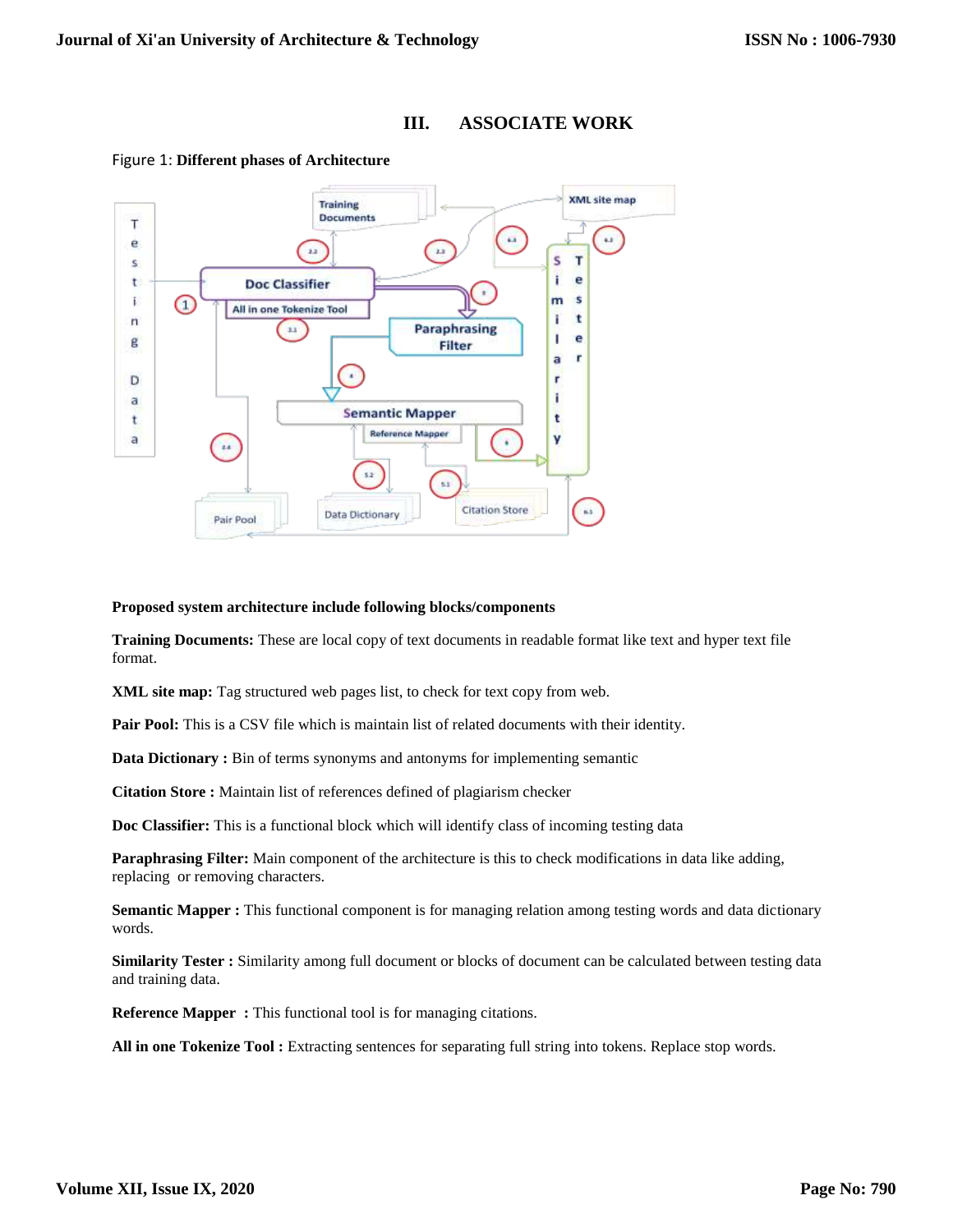# **2.3. Different Phases**

In phase-1: suspicious documents are sending to Doc Classifier

Suspicious documents are in text format or Hyper text format.

In Phase-2 : Doc Classifier and All in one tokenization toll is performing following functionalities

- Classifying input document into specified category
- Generating Pair details

In Phase-3: With term weight age and pattern matching , it can be detected whether sentence is paraphrased or not

In Phase-4: Paraphrasing Filter is key component which takes summarized document to identify NP ( Noun Phrase ), VP ( Verb Phrase ) , CW ( Connective Words )

In Phase-5:

.

- Word Relation Matrix is calculated
- Data Dictionary is used for calculating WRM
- Citation Store is for managing references.
- In Phase- semantic comparability between two sentences can be calculated by using WRM. Plagiarism status in percentage can be displayed

In Phase-6: Semantic comparability between two sentences can be calculated by using WRM. Plagiarism status in percentage can be displayed

# **IV.PROPOSED ALGORITHMS**

# **4.1. CLASSIFICATION ALGORITHM**

*N is assigned number of class,*

*M is assigned number of associated sets*

*Step I: For each and every class i is assigned to 1 to N do*

*Step II . Set pval is assigned to 0, nval is assigned to 0, p is set to 0, n is set to 0*

*Step III. For each an every set s is assigned to 1 up to M do*

*Step IV. If the P(class (i) ) for the set s is maxm then*

*++ pval else -- nval* 

*Step V. If 50% of the set s is similarity with the keywords*

*set do step VI else do stepVII*

*Step VI. If maxm prob(p) matches the class of i then*

*++ p*

*Step VII. If maxm prob(p) does not similarity the class of i*

*++ n*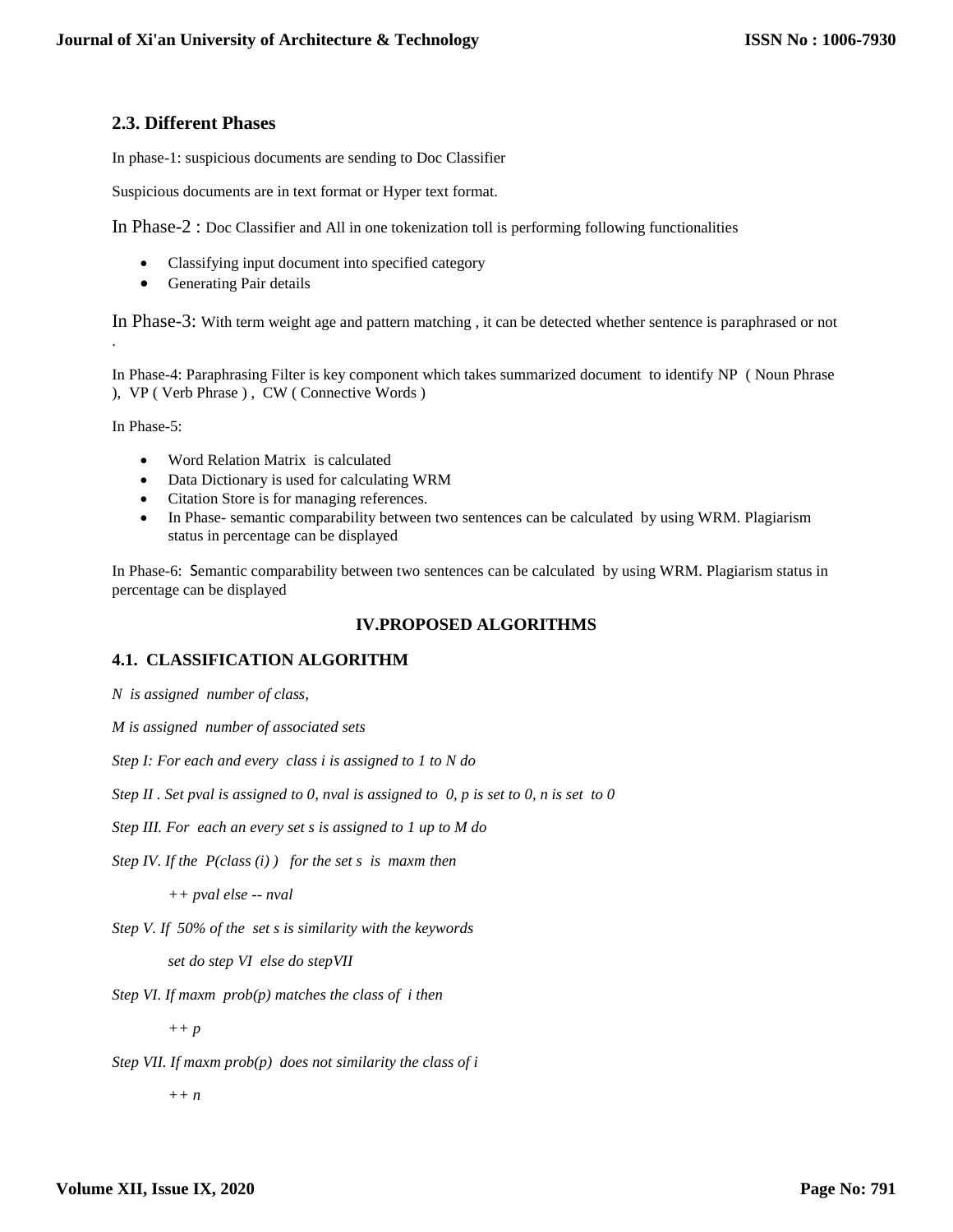*Step VIII. If (s<=M)*

*go to step 3*

*Step IX. Find the % of matching in +ve sets for the class of i* 

*Step X. Find the % of not matching in –ve sets for the class of i* 

*Step XI. Find the total prob(p) as the sum of the results gained from*

*step IX and X and also the prior prob(p) of the class of i in set s*

*Step XII. If (i<=N)*

*go to step I*

*Step XIII. Set the class having the maxm prob(p) value as the result*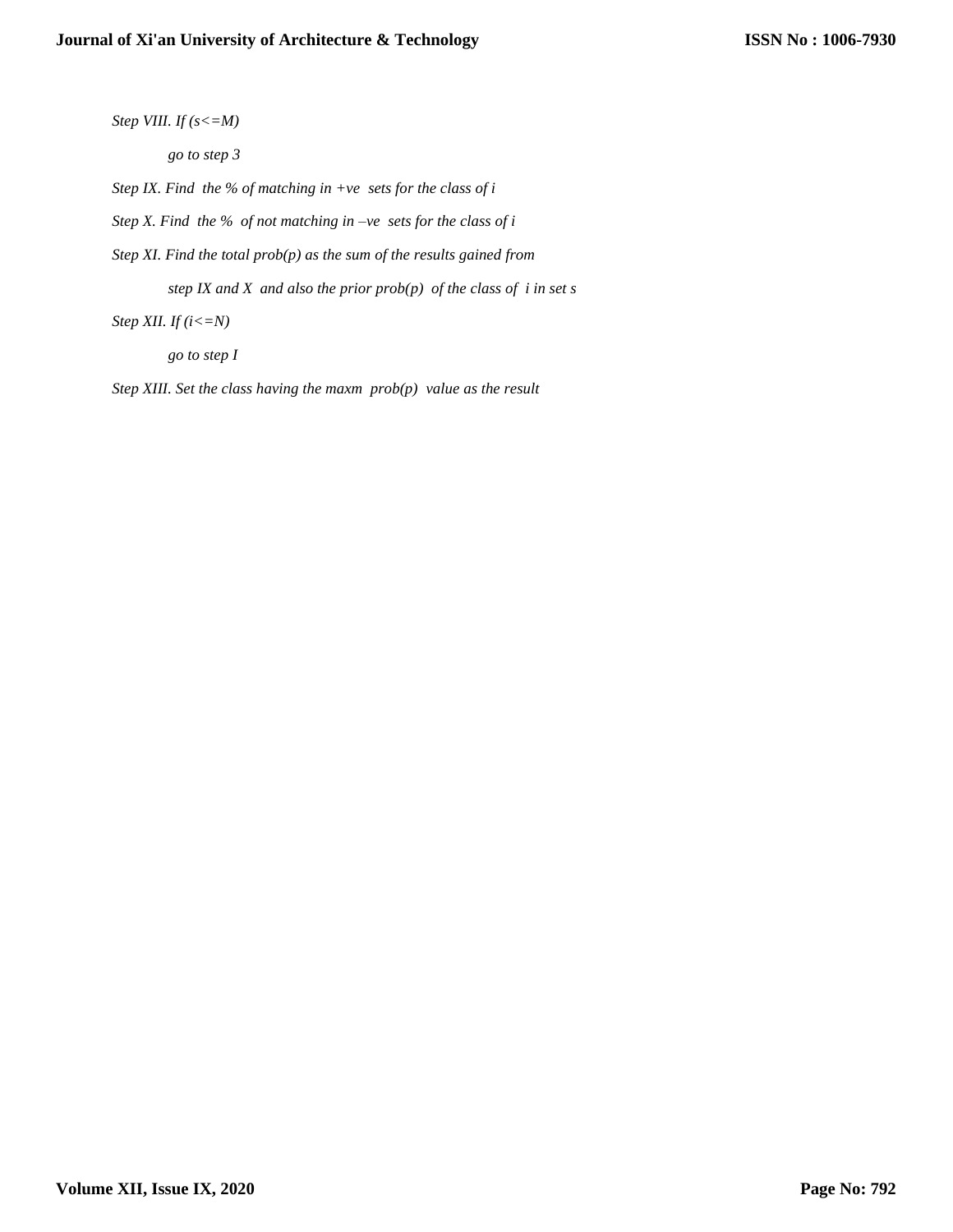## **4. 2 . CLASSIFICATION ALGORITHM FLOW CHART**



# **V.SEMANTIC SIMILARITY**

We will now describe the overall strategy to capture semantic similarity between two sentences. Given two sentences  $X$  and  $Y$ , we denote  $m$  to be length of  $X$ ,  $n$  to be

length of Y. The major steps can be described as follows:

Step I:.Tokenization.

Step II: Perform word stemming.

Step III: Perform part of speech tagging.

Step IV: Word sense mapping nature.

Step V: Building a semantic similarity Relative matrix R[i, j] of each pair of word

senses, where R[i, j] is the semantic similarity between the most appropriate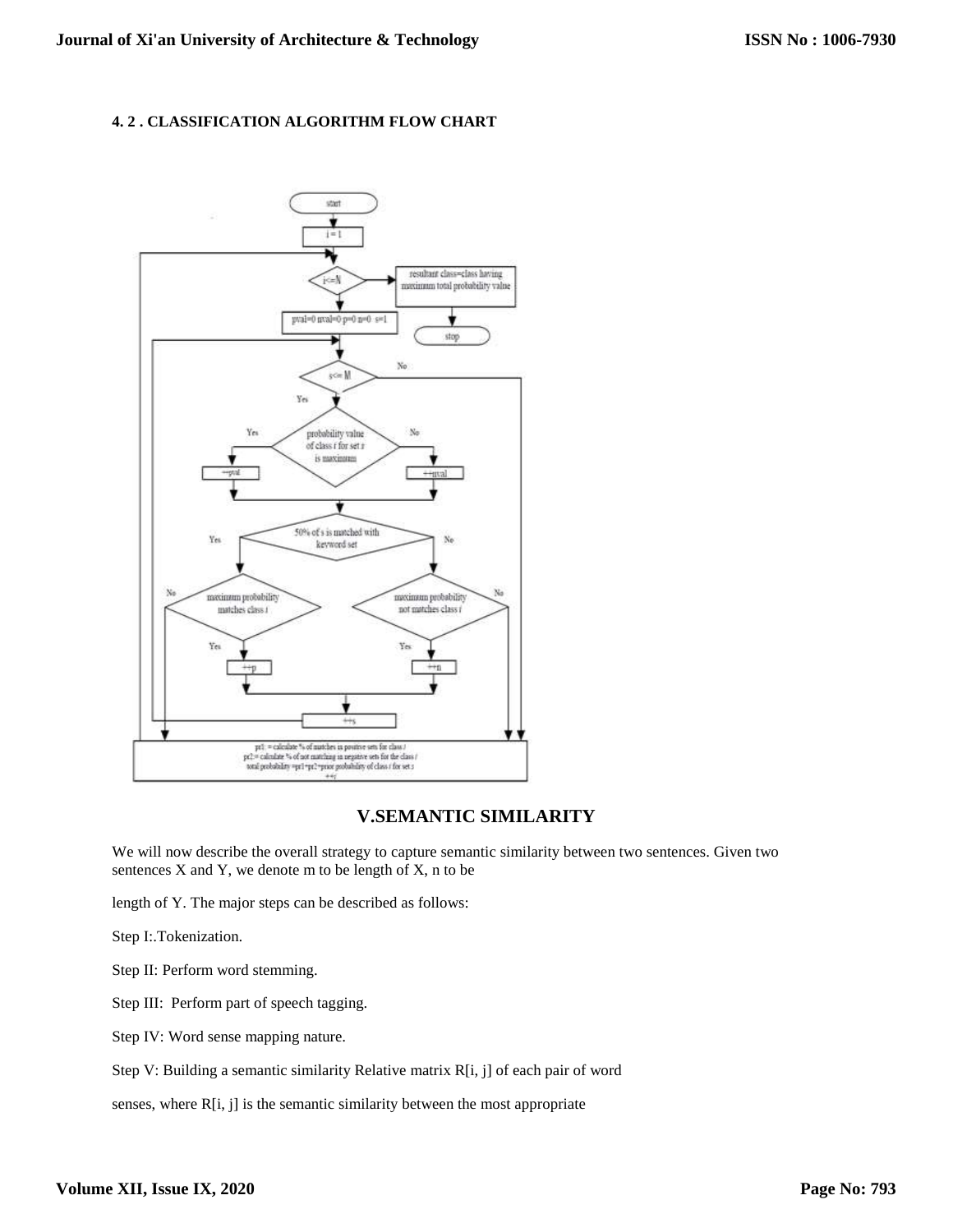sense of word at position i of X and the most appropriate sense of word at

position j of Y.

## **5.1. Pseudo code for computing similarity of two sentences X and Y**

Step  $I: X$  is equal to zero Step II : Y is equal to zero Step III : Initialize to I is zero I less than x Max of I zero Step Iv: J initialize to zero J less than y If I,j is garter than max of i Step V: Sum of  $x = max of i$ Step VI: Then max of j zero Step VII: If I,j is grater than max of j Step VIII: Sum of  $y = max of j$ 

# **5.1. Semantic Similarity with Result**

Given two sentences X and Y,

X and Y have lengths of 3 and 2, respectively.

The bipartite matcher returns that  $X[1]$  has matched Y[1] with a score of 0.8,  $X[2]$  has matched Y[2] with a score of 0.7:

Using Matching average, the overall score is :  $2*(0.8 + 0.7) / (3 + 2) = 0.6$ .

Using Dice with a threshold is 0.5, since both the matching pairs have scores greater than

the threshold, so we have total of 2 matching pairs

# **VI. CONCLUSION**

It is imperative that the plagiarism detection tools offer excellent service in terms of detecting the text that has similarities between the document sets.

Many of the plagiarism detection solutions have limitations in terms of identifying rightly the text that is cited and the ones that are plagiarized.

Despite of many developments that has emerged, still in terms of identifying the in-depth analysis of plagiarism, there is significant scope for development.

It certain contemporary range of plagiarism detection models are discussed with finite objectives of evaluating the concept, semantic, and context relevance.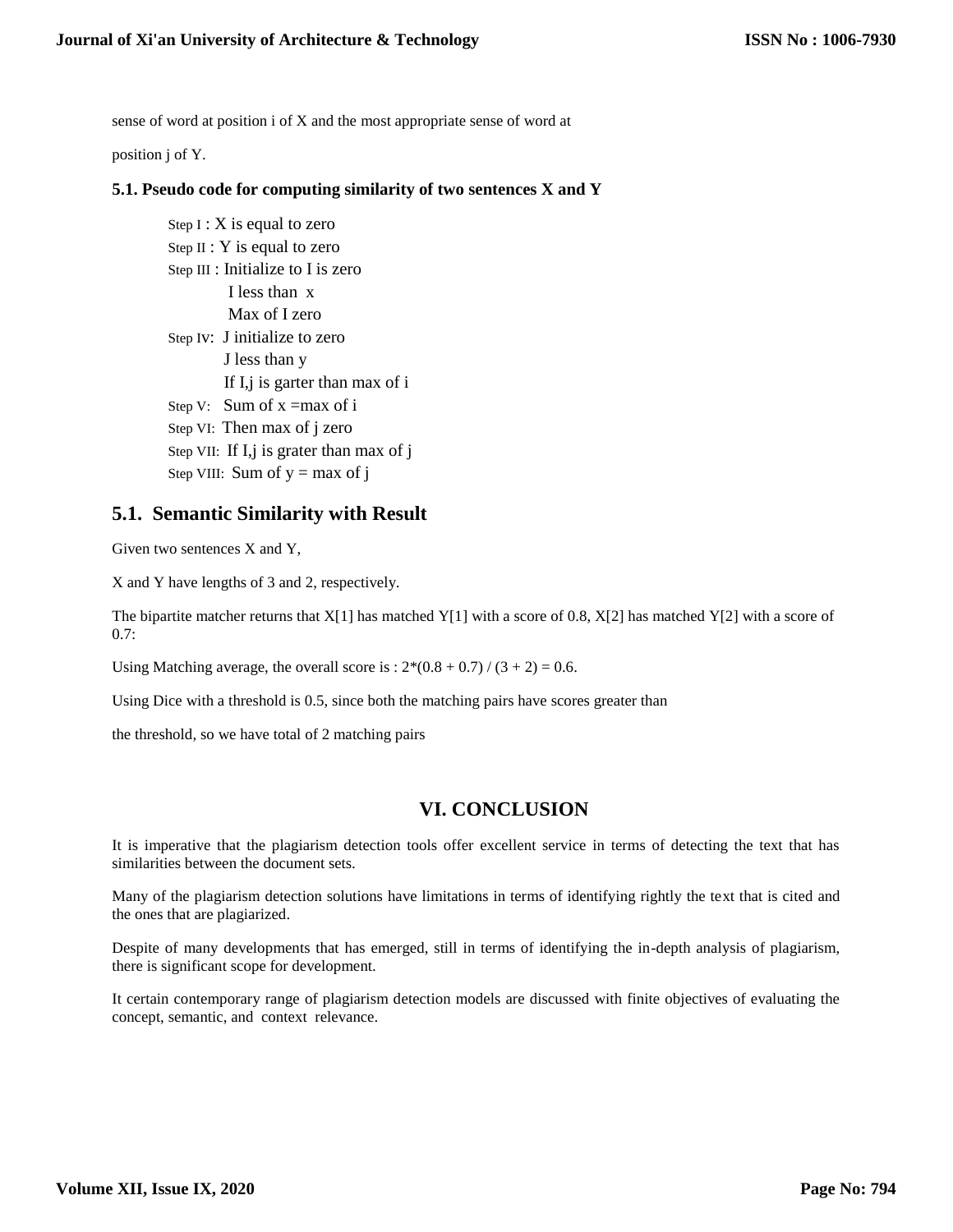#### **REFERENCES**

[1] Radev, D. R., Hovy, E., and McKeown, K. (2002). Introduction to the special issue on summarization. Computational Linguistics., 28(4):399{408.

[2] Edmundson, H. P. (1969). New methods in automatic extracting. Journal of the ACM, 16(2).

[3] H. Dalianis, "SweSum-A Text Summarizer for Swedish", Technical Report, TRITA-NA-P0015, IPLab-174, KTH NADA, Sweden, 2000.

[4] T. Chang and W. Hsiao, "A hybrid approach to automatic text summarization", 8th IEEE International Conference on Computer and Information Technology (CIT 2008), Sydney, Australia, 2008.

[5] Ghadeer Natshah, Yasmeen Ta"amra, Bara Amar and Manal Tamini, "Text Summarization: Using combinational Statistical and Linguistic Methods"

[6] Vishal Gupta and Gurpreet Singh Lehal "A survey of Text summarization techniques "Journal of Emerging Technologies in Web Intelligence VOL 2 NO 3 August 2010.

[7] Suneetha Manne and S.Sammen Fatima"s"A feature Terms based Method for Improving Text summarization with supervised POS Tagging".

[8] R.Shams, A.Elsayed and Q.M Akter, "A corpus-based evaluation of a domain-specific text to knowledge mapping prototype", A special issue of Journal of Computers, Academy Publisher, 2010(In Press)

[9] Chengcheng L.(2010).Automatic Text Summarization Based On Rhetorical Structure Theory. IEEE. 2010 International Conference on Computer Application and System Modeling (ICCASM 2010).

[10] http://www.summarization.com/mead/

[11] Joachim T. (2002) 'Learning to Classify Text Using Support Vector Machines', Methods Theory and Algorithms, Kluwer/Springer.

[12]. L. Breiman, J.H. Friedman, R.A. Olshen, C.J. Stone, Classification and Regression Trees, CRC Press, 1984.

[13]. Shariff M.N., Saisambasivarao B., Vishvak T., Rajesh Kumar T. (2017),'Biometric user identity verification using **speech recognition** based on ANN/HMM',Journal of Advanced Research in Dynamical and Control Systems,9(12 Special issue),PP.1739-1748.

[14]. Bhimanpallewar R., Narasinagrao M.R. (2017),'A **machine learning approach** to assess crop specific suitability for small/marginal scale croplands',International Journal of Applied Engineering Research,12(23),PP.13966-13973.

[15]..Ayushree, Balaji G.N. (2018),'Comparative analysis of coherent routing using machine learning approach in MANET',Smart Innovation, Systems and Technologies,77 (),PP. 731-741

[16]..Jahnavi P., Vamsidhar E., Karthikeyan C. (2019), 'Facial expression detection of all emotions and face recognition system', International Journal of Emerging Trends in Engineering Research, 7(12), PP.778-783.

[17]..Vijaya Chandra J., Challa N., Pasupuletti S.K. (2019), 'Machine learning framework to analyze against spear phishing', International Journal of Innovative Technology and Exploring Engineering, 8(12), PP.3605-3611.

[18]. Lalithabhavani B., Krishnaveni G., Malathi J. (2019), 'A comparative performance analysis of different machine learning techniques', Journal of Physics: Conference Series, 1228(1), PP.-.